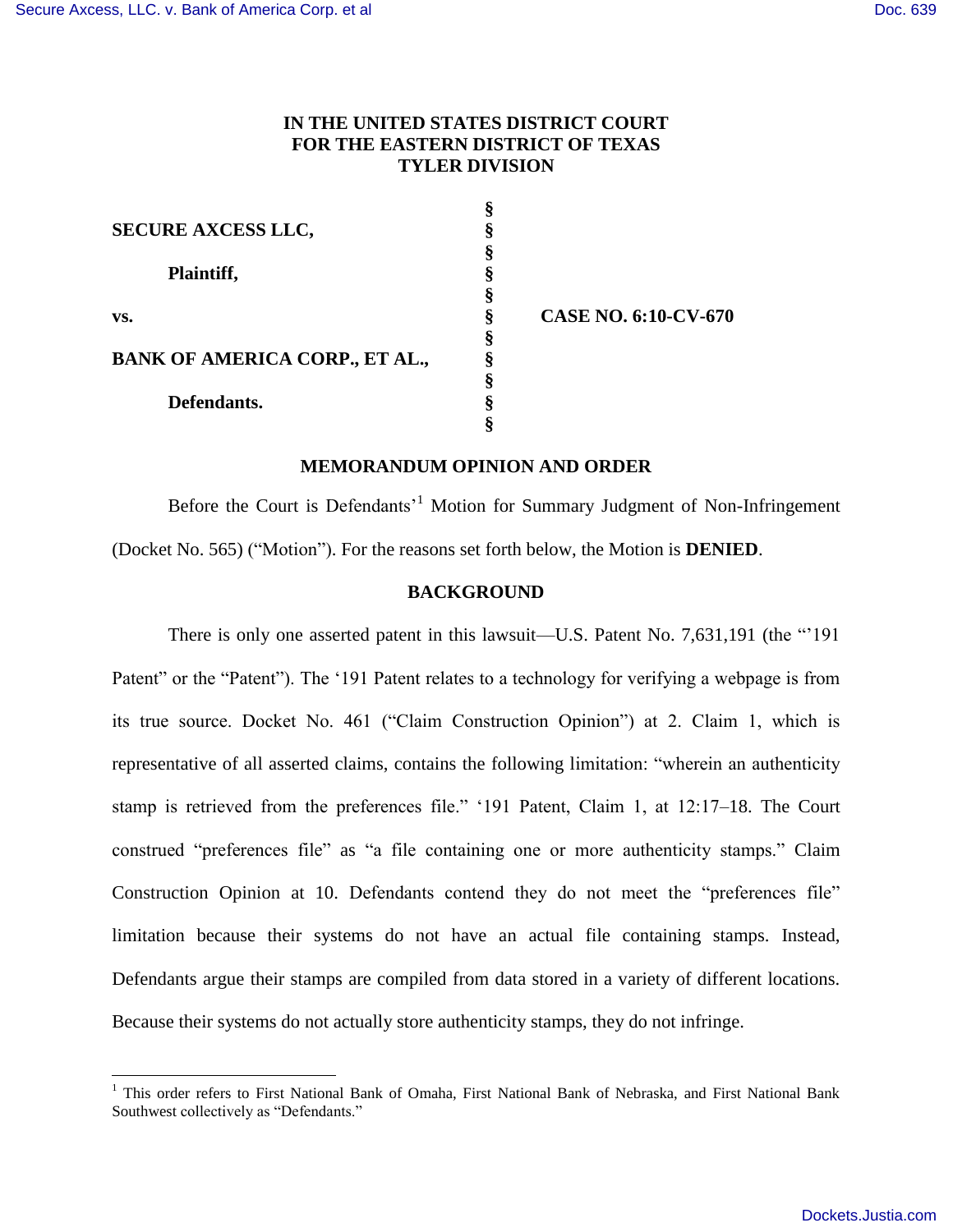### **APPLICABLE LAW**

#### **Summary Judgment Standard**

Summary judgment shall be rendered when the pleadings, depositions, answers to interrogatories, and admissions on file, together with the affidavits, if any, show that there is no genuine issue as to any material fact and that the moving party is entitled to judgment as a matter of law. FED. R. CIV. P. 56(c); *Celotex Corp. v. Catrett*, 477 U.S. 317, 323–25 (1986); *Ragas v. Tenn. Gas Pipeline Co.*, 136 F.3d 455, 458 (5th Cir. 1998). An issue of material fact is genuine if the evidence could lead a reasonable jury to find for the non-moving party. *Anderson v. Liberty Lobby, Inc.*, 477 U.S. 242, 248 (1986). In determining whether a genuine issue for trial exists, the court views all inferences drawn from the factual record in the light most favorable to the nonmoving party. *Id*.; *Matsushita Elec. Indus. Co. v. Zenith Radio,* 475 U.S. 574, 587 (1986).

If the moving party has made an initial showing that there is no evidence to support the nonmoving party's case, the party opposing the motion must assert competent summary judgment evidence of the existence of a genuine fact issue. *Matsushita*, 475 U.S. at 586. Mere conclusory allegations, unsubstantiated assertions, improbable inferences, and unsupported speculation are not competent summary judgment evidence. *See Eason v. Thaler*, 73 F.3d 1322, 1325 (5th Cir. 1996); *Forsyth v. Barr*, 19 F.3d 1527, 1533 (5th Cir. 1994). The party opposing summary judgment is required to identify evidence in the record and articulate the manner in which that evidence supports his claim. *Ragas*, 136 F.3d at 458. "Only disputes over facts that might affect the outcome of the suit under the governing laws will properly preclude the entry of summary judgment." *Anderson,* 477 U.S. at 248. Summary judgment must be granted if the nonmoving party fails to make a showing sufficient to establish the existence of an element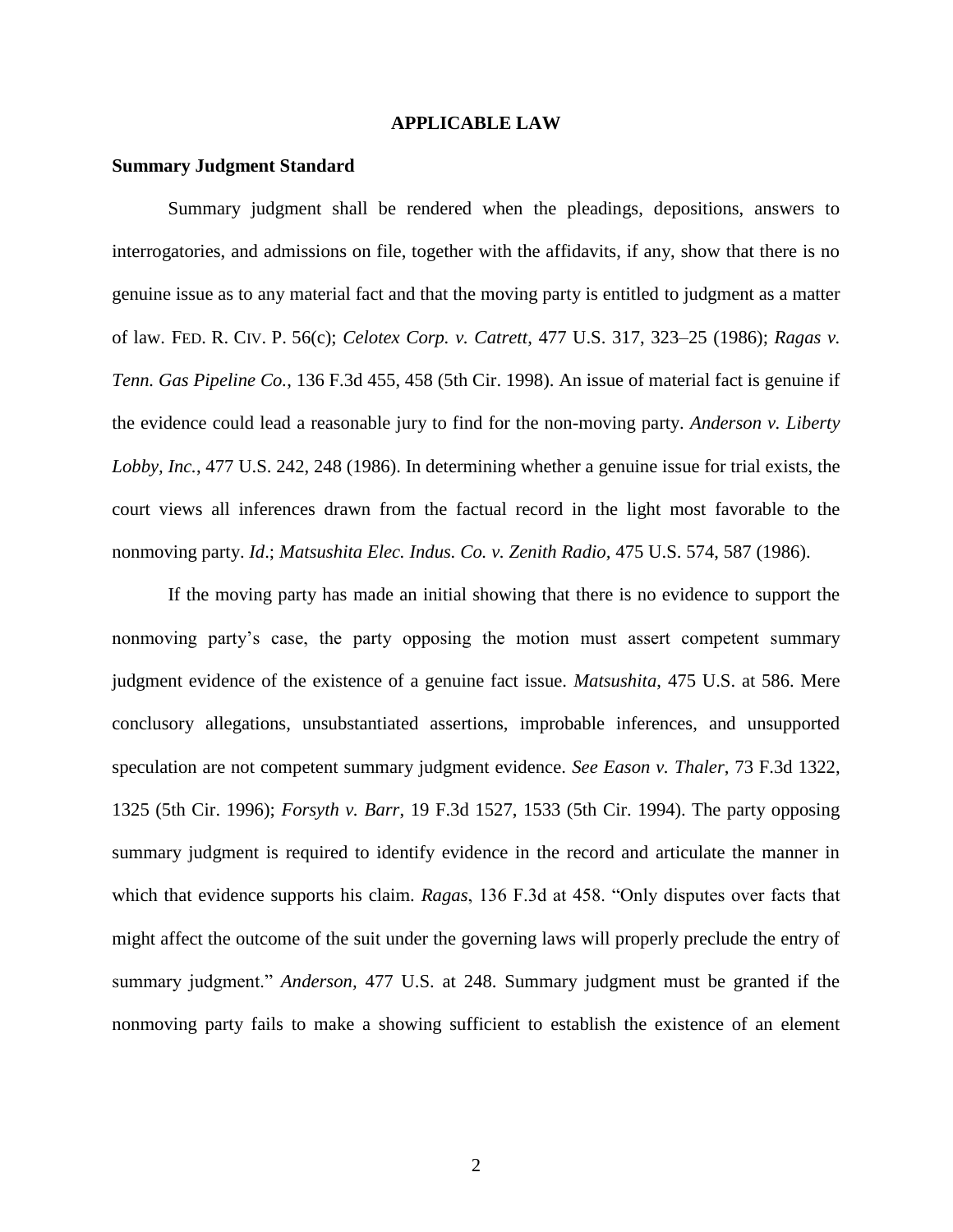essential to its case and on which it will bear the burden of proof at trial. *Celotex*, 477 U.S. at 322–23.

### **Infringement Law**

Infringement analysis is "a two-step process in which we first determine the correct claim scope, and then compare the properly construed claim to the accused device to determine whether all of the claim limitations are present either literally or by a substantial equivalent." *Renishaw PLC v. Marposs Societa' Per Azioni*, 158 F.3d 1243, 1247–48 (Fed. Cir. 1998). Claim construction is an issue of law. *Markman v. Westview Instruments, Inc.*, 52 F.3d 967, 970–71 (Fed. Cir. 1995). A determination of infringement, whether literal or under the doctrine of equivalents is a question of fact. *Biovail Corp. Int'l v. Andrx Pharms., Inc.*, 239 F.3d 1297, 1300 (Fed. Cir. 2001). For literal infringement, "every limitation set forth in a claim must be found in an accused product, exactly." *Southwall Techs., Inc. v. Cardinal IG Co.*, 54 F.3d 1570, 1575 (Fed. Cir. 1995). Any deviation from the literal claim language precludes a literal infringement finding. *Telemac Cellular Corp. v. Topp Telecom, Inc.*, 247 F.3d 1316, 1330 (Fed. Cir. 2001).

### **ANALYSIS**

# **"Preferences File" Limitation**

One of the limitations of Claim 1 reads, "Wherein an authenticity stamp is retrieved from the preferences file." '191 Patent, Claim 1, at 12:17–18. The Court construed "preferences file" to mean "a file containing one or more authenticity stamps." Claim Construction Opinion at 10. Defendants contend their products do not meet this limitation because their authenticity stamps are not single images stored in single files. Motion at 12. Instead, their stamps are generated on command by combining data from separate files. *Id*. at 12. Defendants assert that their authenticity stamps do not even exist in combined form until they are requested by a user.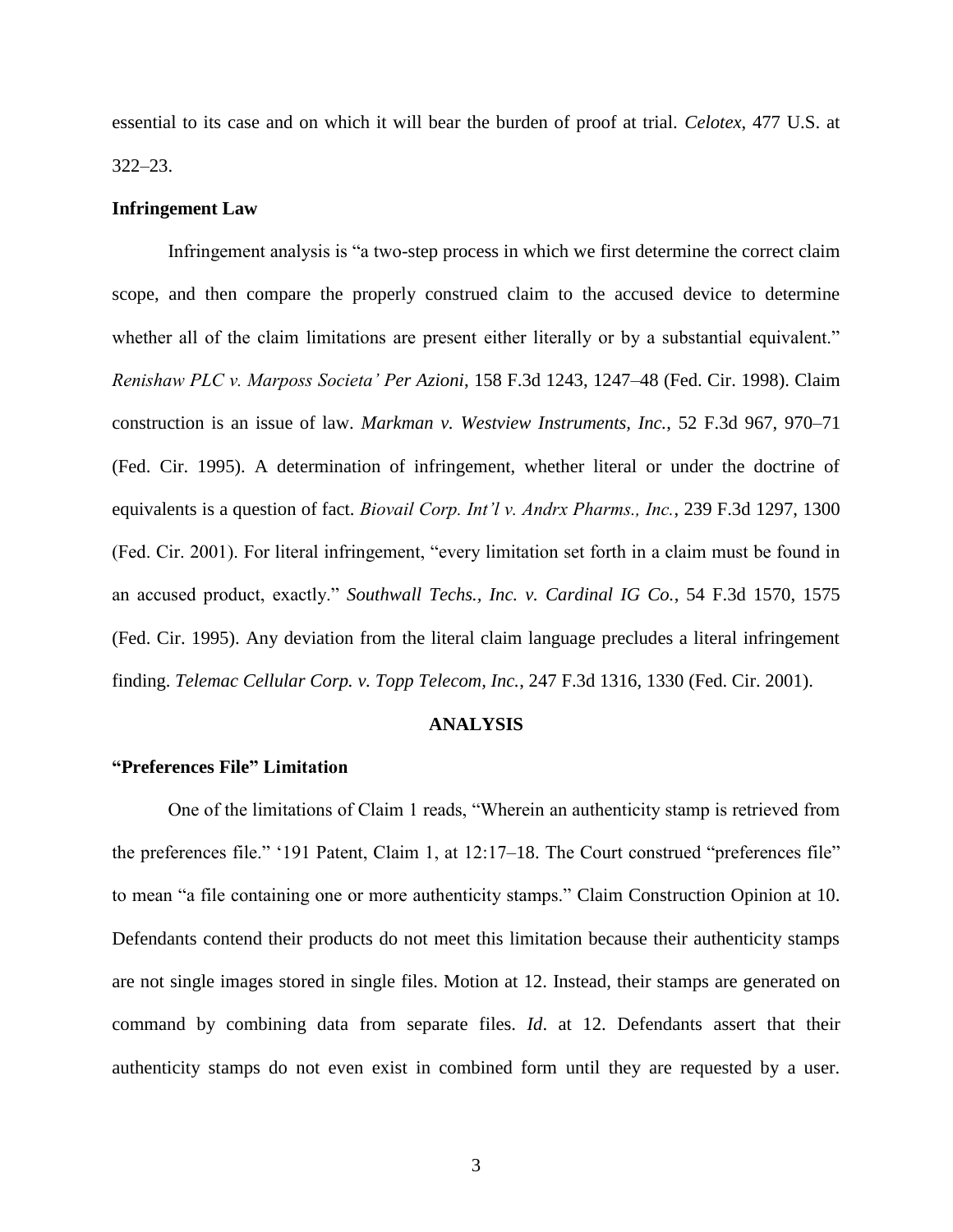Docket No. 585 ("Reply") at 3. In particular, their stamps contain the date and time. Motion at 12. Defendants argue this demonstrates their authenticity stamps are constantly changing, making it impossible to "store" their stamps in a preferences file. *Id*.

Defendants contend several statements made by Dr. Neeraj Gupta<sup>2</sup> support their position. *Id.* at 15. In his expert report, Dr. Gupta distinguished two prior art patents because their generated marks (i.e. authenticity stamps) were "dynamically generated and therefore not retrieved from the alleged preferences file (or any other file)." *Id*. at 10 (quoting Gupta Report at 42). Defendants contend their products operate identically to the prior art described by Dr. Gupta as "dynamically generated." *See id*. at 12. Accordingly, Defendants argue they do not infringe because their "dynamically generated" images do not meet Dr. Gupta's view of the claim language. *Id*. Defendants also argue Dr. Gupta's position is inconsistent with that of Dr. Hugh Smith, Secure's infringement expert. Reply at 1. Defendants contend the two men offer contradictory testimony on whether a dynamically generated authenticity stamp satisfies the claim language. *See id*. at 1–2.

Secure concedes components of Defendants' authenticity stamps are persistently stored in different files. Docket No. 577 ("Response") at 7. However, Secure argues Defendants still meet the preferences file limitation because their stamps are assembled at the host computer, then transferred to a user's computer. *Id*. at 8. Thus, while components of Defendants' stamps may be persistently stored in a number of locations, the components are ultimately combined into one file that is transferred to a user's computer. *Id*. Because a single file is transferred to the user, Defendants' systems satisfy the Claims. *Id*.

Secure also challenges Defendants' characterization of Dr. Gupta's testimony. *Id*. at 6. Secure contends Dr. Gupta distinguished the prior art systems on the grounds that their stamps

 $\overline{a}$ 

 $2^2$  Dr. Gupta is Secure's invalidity expert. Motion at 9.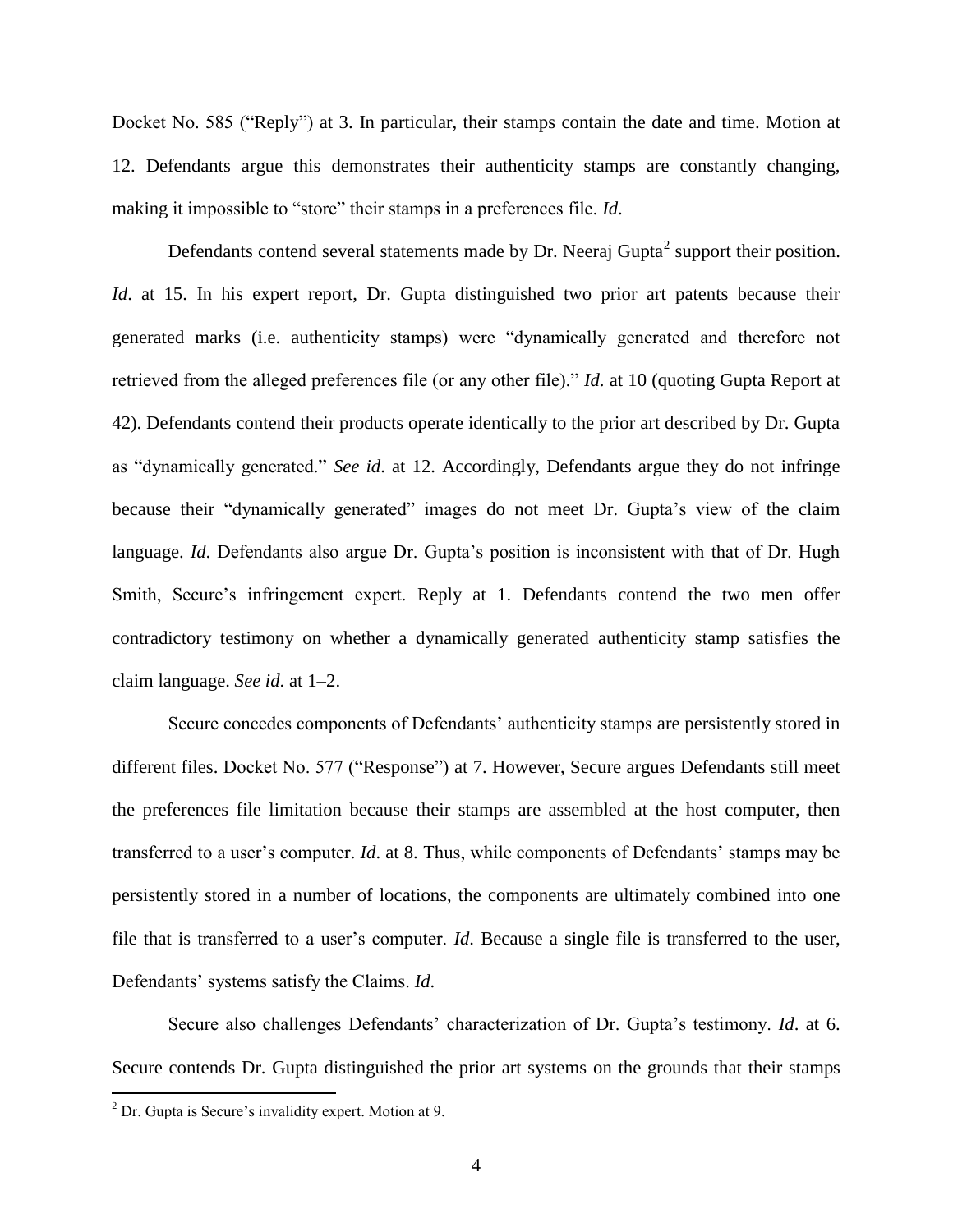were assembled from multiple files. *Id*. Secure believes Defendants' systems operate differently because their stamps are assembled into one file before being transferred to the user's computer. Docket No. 593 ("Sur-Reply") at 1. Therefore, the prior art systems do not operate in the same manner as Defendants' systems. *Id*. at 2.

The Court construed "preferences file" very broadly—a preferences file is "a file containing one or more authenticity stamps." Claim Construction Opinion at 10. At its core, this is just two limitations: (1) a file with (2) at least one stamp. Dr. Gupta seemingly added a temporal limitation to the term when he stated the content within a preferences file cannot be "dynamically generated." *See* Motion at 10. Defendants latched on to this statement in an attempt to show their assembled images do not infringe.

The flaw in Defendants' argument is they address only one end of the range of territory covered by the Claims. At one end of the spectrum, Dr. Gupta contends that a stamp cannot be "dynamically generated." *See* Motion at 10 ("The alleged authenticity stamp of [the prior art] may be dynamically generated and therefore not retrieved from the alleged preferences file (or any other file).") (quoting Gupta Report at 42). However, at the other end, a stamp does not have to be "persistently stored" in a preferences file. *See* Claim Construction Opinion at 10. During claim construction, the Court specifically rejected Defendants' argument that a "preferences file" is "persistently stored on the user device." *Id*. Instead, the Court determined "a preferences file is not limited to one that is…persistently stored on the user device." *Id*. The end result is a range of territory covered by the Claims. According to Dr. Gupta, the information in a preferences file cannot be "dynamically generated;" according to the Court, it need not be "persistently stored."

While Dr. Gupta testified he did not believe a "dynamically generated" authenticity stamp satisfied the Claims, his testimony is not sufficient to mandate summary judgment of non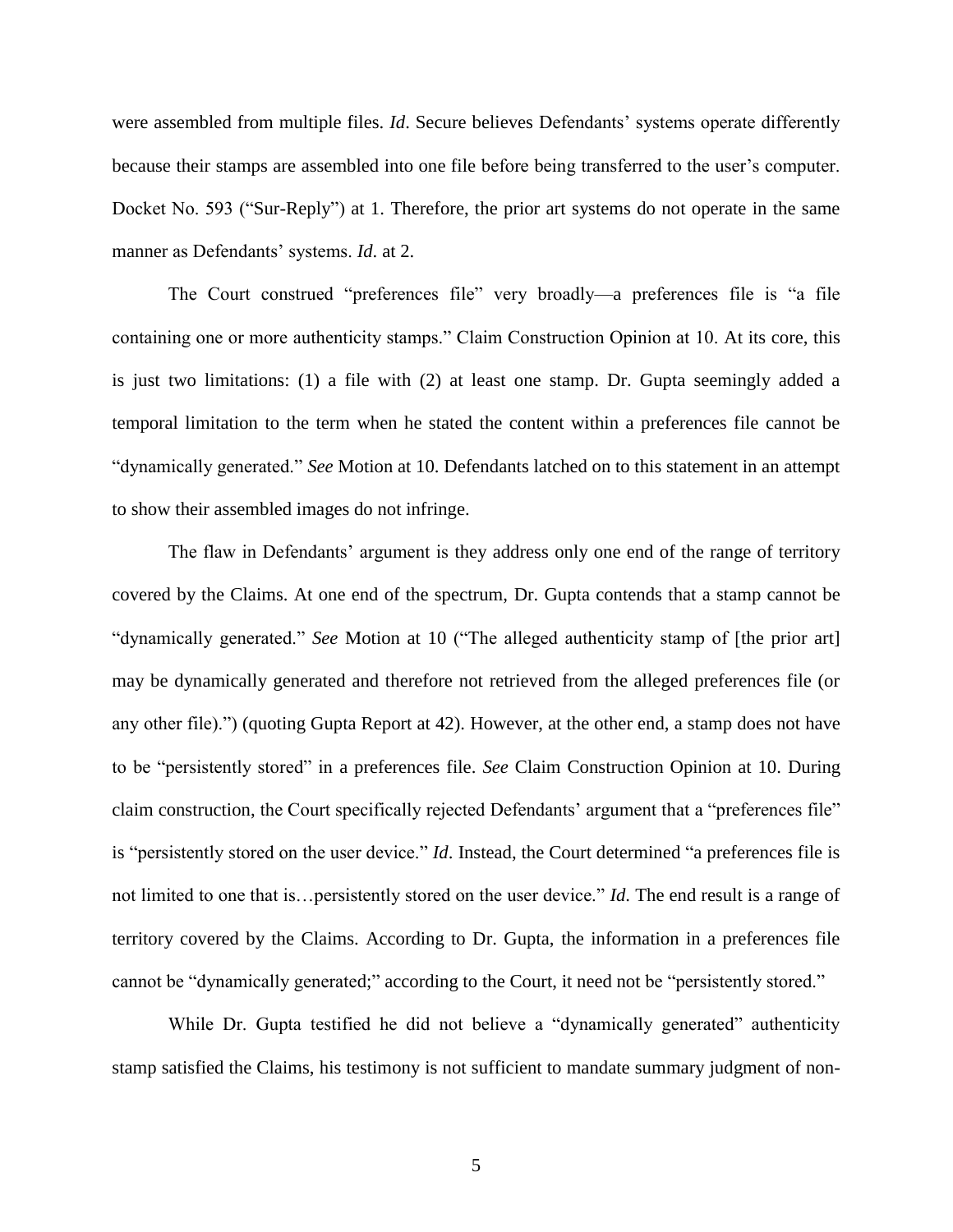infringement. *See* Motion at 10–11. "Persistent" is defined as "existing or remaining in the same state for an indefinitely long time; enduring." *See* AMERICAN HERITAGE COLLEGE DICTIONARY 1019 (3d ed. 1997). Thus, a stamp that is *not* persistently stored may be assembled or evolve over time. This is consistent with the testimony of Dr. Smith. Dr. Smith testified that Defendants' systems assemble the authenticity stamp on the host computer, then transfer the entire image to the user's computer. *See* Response at 7. Before the stamp is transferred to a user, the entire image is contained in one file in one location on the host server.<sup>3</sup> See id (quoting Smith Report at 17) ("These [separate files] are combined into a single image that is sent to the user's browser."). This could be construed as consistent with Dr. Gupta.

Defendants did not present any evidence to distinguish between a permissible preferences file that is not persistently stored and an impermissible preferences file that is dynamically generated.<sup>4</sup> In fact, they never even attempted to make this distinction—Defendants' briefing never uses the word "persistent." Further, none of the cited testimony from Dr. Gupta addresses his position on persistent storage. Dr. Gupta does not believe dynamic generation satisfies the asserted claims, but there is no evidence of Dr. Gupta's beliefs regarding "dynamic generation." There is also insufficient evidence regarding the operation of the prior art to determine whether Dr. Gupta's views on dynamic generation are inconsistent with Dr. Smith's views on persistent storage. Thus, summary judgment of non-infringement regarding the preferences file limitation would be inappropriate.

 $\overline{a}$ 

<sup>&</sup>lt;sup>3</sup> A preferences file may contain just a single authenticity stamp. *See* Claim Construction Opinion at 10.

<sup>&</sup>lt;sup>4</sup> The "not dynamically generated" limitation did not come from the Court; it came from Dr. Gupta. At this time, it would be impossible to determine whether the limitation is appropriate. Both sides address dynamic generation in broad terms that provide no specific guidance as to the metes and bounds of the term. Further, neither side presented any evidence from the Patent itself regarding dynamic generation. Thus, the Court takes no position on whether a dynamically generated authenticity stamp could satisfy the Claim language or whether the Claims exclude dynamic generation at all. However, even if the dynamic generation limitation was present, summary judgment would not be appropriate.